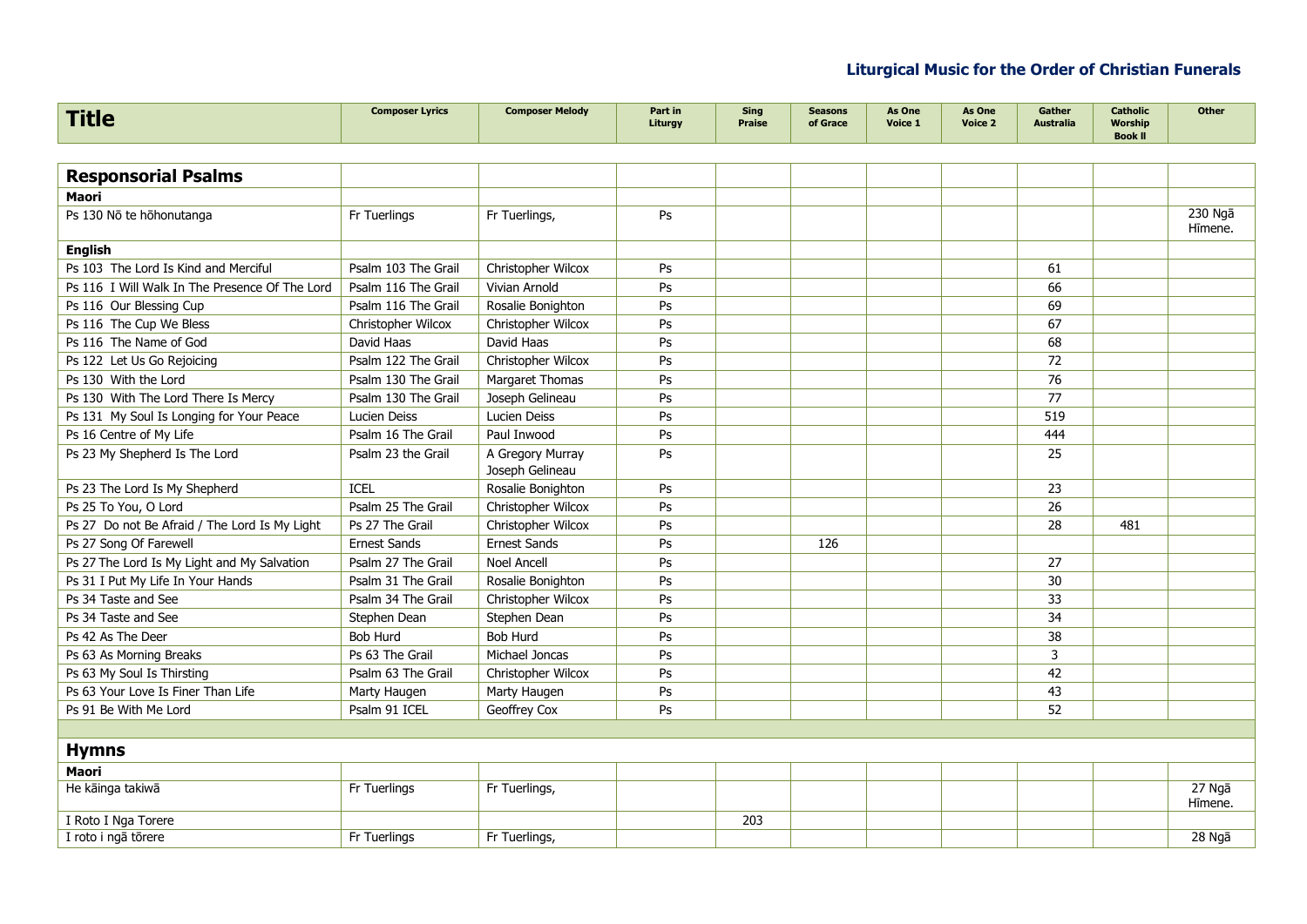| <b>Title</b>                                                                                                                                              | <b>Composer Lyrics</b>                              | <b>Composer Melody</b>                  | Part in<br>Liturgy | <b>Sing</b><br><b>Praise</b> | <b>Seasons</b><br>of Grace | As One<br>Voice 1 | As One<br>Voice 2 | Gather<br><b>Australia</b> | <b>Catholic</b><br><b>Worship</b><br><b>Book II</b> | <b>Other</b>      |
|-----------------------------------------------------------------------------------------------------------------------------------------------------------|-----------------------------------------------------|-----------------------------------------|--------------------|------------------------------|----------------------------|-------------------|-------------------|----------------------------|-----------------------------------------------------|-------------------|
|                                                                                                                                                           |                                                     |                                         |                    |                              |                            |                   |                   |                            |                                                     |                   |
|                                                                                                                                                           |                                                     |                                         |                    |                              |                            |                   |                   |                            |                                                     | Hīmene.           |
| Ka puta ki te ao                                                                                                                                          | Fr Tuerlings                                        | Fr Tuerlings,                           |                    |                              |                            |                   |                   |                            |                                                     | 26 Ngā            |
| Kia Tata Mai Koe Kia Matou                                                                                                                                | H.K.H                                               | Lowell Mason                            |                    | 209                          | 251                        |                   |                   |                            |                                                     | Hīmene.           |
| Ko Hēhu tōku hēpara                                                                                                                                       | Fr Tuerlings                                        | Fr Tuerlings,                           |                    |                              |                            |                   |                   |                            |                                                     | 21 Ngā            |
|                                                                                                                                                           |                                                     |                                         |                    |                              |                            |                   |                   |                            |                                                     | Hīmene.           |
| Kua Puta Ki Te Ao-Nearer My God To Thee                                                                                                                   | M.F                                                 | G. C. Stubbins                          |                    | 212                          |                            |                   |                   |                            |                                                     |                   |
| Piko Nei Te Matenga                                                                                                                                       |                                                     |                                         |                    | 263                          |                            |                   |                   |                            |                                                     |                   |
| Piko Nei Te Matenga                                                                                                                                       | Fr Tuerlings                                        | Fr Tuerlings,                           |                    |                              |                            |                   |                   |                            |                                                     | 29 Ngā<br>Hīmene. |
| Tama Ngakau Marie                                                                                                                                         | <b>Translation of Father</b><br>Son and Holy Spirit | Traditional                             |                    | 285                          | 312                        |                   |                   |                            |                                                     |                   |
| <b>English</b>                                                                                                                                            |                                                     |                                         |                    |                              |                            |                   |                   |                            |                                                     |                   |
|                                                                                                                                                           |                                                     |                                         |                    |                              |                            |                   |                   |                            |                                                     |                   |
| At The Entrance – the purpose of the hymn is to open the liturgy and foster the unity of those who have gathered. General Instruction of Roman Missal #47 |                                                     |                                         |                    |                              |                            |                   |                   |                            |                                                     |                   |
| Abide With Me                                                                                                                                             | Henry F Lyte                                        | William H Monk                          | G, PF              | 116                          |                            |                   |                   |                            | 444                                                 |                   |
| Be Not Afraid                                                                                                                                             | <b>Bob Dufford</b>                                  | <b>Bob Dufford</b>                      | G                  | 142                          | 203                        | 114               |                   | 449                        | 653                                                 |                   |
| Be Still My Soul                                                                                                                                          | Katharina vons                                      | Jean Sibelius                           | G, C               |                              |                            |                   |                   |                            | 142                                                 |                   |
|                                                                                                                                                           | Schlegel                                            | <b>FINLANDIA</b>                        |                    |                              |                            |                   |                   |                            |                                                     |                   |
| Be Thou My Vision                                                                                                                                         | <b>Byrne Traditional</b>                            |                                         | G, PF              |                              |                            |                   |                   |                            |                                                     |                   |
| Before I Was Born                                                                                                                                         | D Haas                                              | D Haas                                  | G                  |                              |                            |                   |                   |                            |                                                     | <b>GIA</b>        |
| <b>Blest Are They</b>                                                                                                                                     | David Haas                                          | David Haas                              | G, C               |                              | 206                        | 55                |                   | 477                        |                                                     |                   |
| By Your kingly Power O Risen Lord                                                                                                                         | <b>Richard Connolly</b>                             | <b>Richard Connolly</b>                 | G                  | 147                          |                            |                   |                   |                            |                                                     |                   |
| Come To Me                                                                                                                                                | <b>Gregory Norbet</b>                               | <b>Gregory Norbet</b>                   | G                  |                              |                            | 37                |                   |                            |                                                     |                   |
| Come To Me                                                                                                                                                | Michael Joncas                                      | Michael Joncas                          | G                  |                              |                            |                   |                   | 471                        |                                                     |                   |
| Come To The Feast                                                                                                                                         | Marty Haugen                                        | Marty Haugen                            | G, C               |                              |                            |                   |                   | 400                        |                                                     |                   |
| Firmly I Believe                                                                                                                                          | John Henry Newman                                   | <b>Edward Elgar</b><br>Drakes Broughton | G, PF              | 166-7                        | 227                        |                   |                   | 382                        |                                                     |                   |
| For All The Saints                                                                                                                                        | William Howe                                        | Ralph Vaughan<br><b>Williams</b>        | G, PF              | 168                          |                            |                   |                   | 551                        |                                                     |                   |
| Guide Me O Thou Great Redeemer                                                                                                                            | William Williams                                    |                                         | G                  |                              |                            |                   |                   |                            |                                                     | <b>HAM</b>        |
| Hosea                                                                                                                                                     | <b>Gregory Norbet</b>                               | <b>Gregory Norbert</b>                  | G C                |                              | 241                        | 30                |                   | 213                        |                                                     |                   |
| How Rich Are The Depths Of God                                                                                                                            | Psalm 139 The Grail                                 | Christopher Wilcox                      | G                  |                              |                            |                   |                   |                            | 505                                                 |                   |
| The Hound of Heaven                                                                                                                                       |                                                     |                                         |                    |                              |                            |                   |                   |                            |                                                     |                   |
| I Am The Bread Of Life                                                                                                                                    | Suzanne Toolan                                      | Suzanne Toolan                          | G, PF              |                              |                            | 49                |                   | 204                        | 509                                                 |                   |
| I Heard The Voice of Jesus                                                                                                                                | Horatius Bonar                                      | Raplh Vaughan<br>Williams - KNGSFOLD    | G                  |                              | 244                        |                   |                   |                            | 512                                                 |                   |
| I Know That My Redeemer Lives                                                                                                                             | Scott Soper                                         | Scot Soper                              | G, PF              |                              | 245                        |                   | 34                |                            | 145                                                 |                   |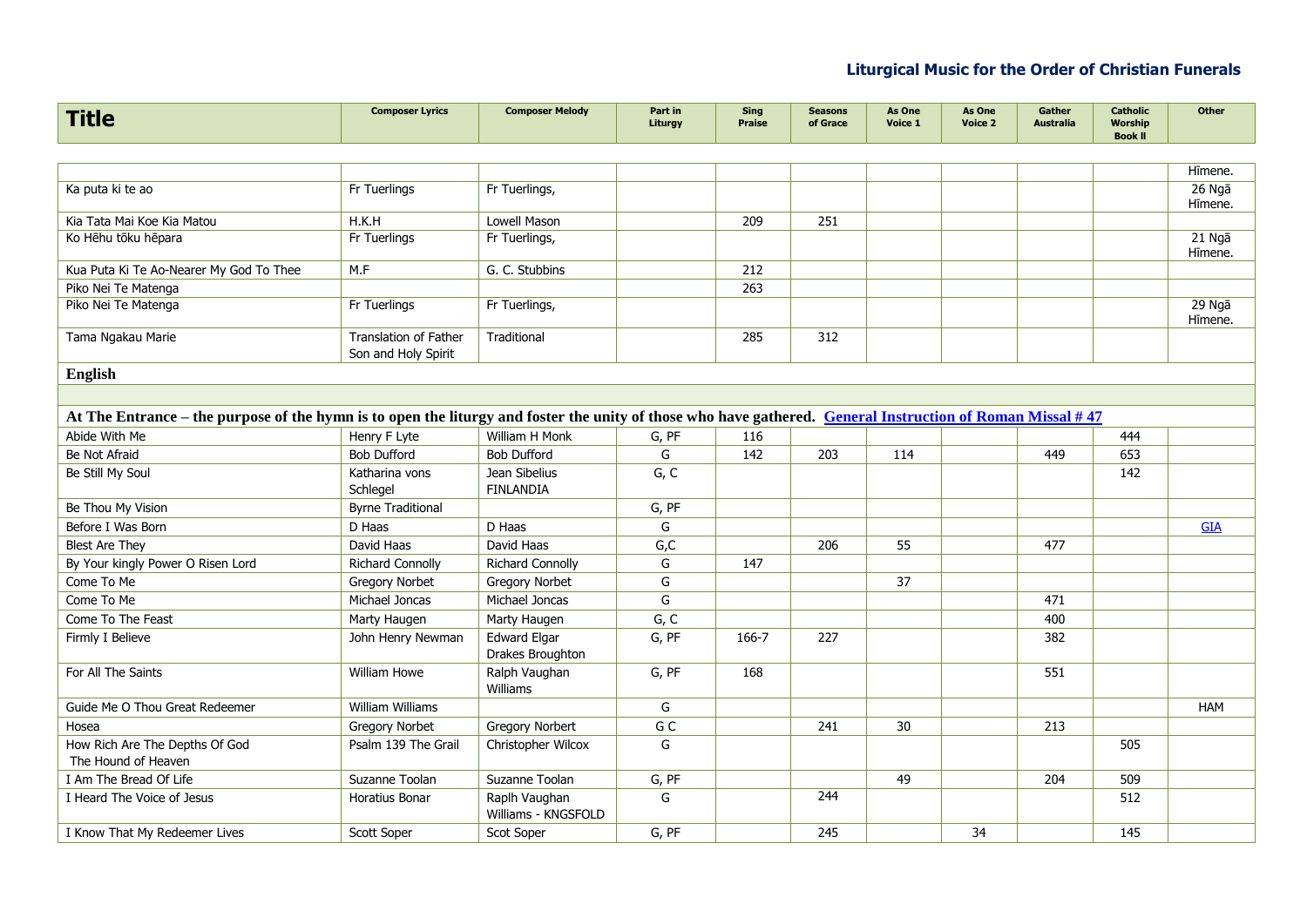| <b>Title</b>                                                                                      | <b>Composer Lyrics</b>                                 | <b>Composer Melody</b>                          | Part in<br>Liturgy | Sing<br><b>Praise</b> | <b>Seasons</b><br>of Grace                            | As One<br>Voice 1 | As One<br>Voice 2 | Gather<br><b>Australia</b> | <b>Catholic</b><br><b>Worship</b><br><b>Book II</b> | Other         |
|---------------------------------------------------------------------------------------------------|--------------------------------------------------------|-------------------------------------------------|--------------------|-----------------------|-------------------------------------------------------|-------------------|-------------------|----------------------------|-----------------------------------------------------|---------------|
|                                                                                                   |                                                        |                                                 |                    |                       |                                                       |                   |                   |                            |                                                     |               |
| I Know That My Redeemer Lives                                                                     | <b>ICEL</b>                                            | William H Havergal<br><b>WINCHESTER</b>         | G, PF              |                       |                                                       |                   |                   |                            | 144                                                 |               |
| In Faith and Hope and Love                                                                        | James McCauley                                         | <b>ARALUEN &amp;</b><br><b>Richard Connolly</b> | G, PF              |                       |                                                       |                   |                   | 442                        | 520                                                 |               |
| Jesus Christ Is Risen Today                                                                       | Lyra Davidica<br>Compleat Psalmodist<br>Charles Wesley | <b>EASTER HYMN</b>                              | G                  | 204                   |                                                       |                   |                   | 361                        | 360                                                 |               |
| Lord Of All Hopefulness                                                                           | Timothy Smith<br>Jan Struther                          | Traditional                                     | G, D               |                       |                                                       |                   |                   |                            |                                                     | OCP           |
| Love Divine All Loves Excelling                                                                   | John Stainer                                           | John Stainer                                    | G, PF              |                       | 262                                                   |                   |                   |                            |                                                     |               |
| Make Me A Chanel of Your Peace                                                                    | Prayer of St Francis<br>Adpt -S Temple                 | SebastianTemple                                 | G, C               | 221                   | 265                                                   |                   |                   | 490                        | 555                                                 |               |
| Nada Te Turbe / Nothing Can Trouble                                                               | <b>Taize Community</b>                                 | Jacques Berthier                                | G, PF              |                       |                                                       |                   |                   | 269                        |                                                     |               |
| Neither Life nor Death                                                                            | Marty Haugen                                           | Marty Haugen                                    | G, P               |                       |                                                       |                   |                   |                            |                                                     | <b>GIA</b>    |
| Now The Green Blade Rises                                                                         | John Crum                                              | <b>NOEL NOUVELET</b><br>Marty Haugen            | G,PF               | 234                   | 272                                                   |                   |                   | 364                        |                                                     |               |
| O God Our Help In Ages Past                                                                       | <b>Isaac Watts</b>                                     | <b>ST ANNE</b><br>William Croft                 | G, PF              |                       | 277                                                   | 175               |                   | 459                        |                                                     |               |
| Only A Shadow                                                                                     | Carey Landry                                           | Carey Landry                                    | G, C               |                       |                                                       | 133               |                   |                            |                                                     |               |
| Praise To God Almighty Maker                                                                      | William Robinson                                       | John Stainer                                    | G, PF              | 266                   |                                                       |                   |                   |                            |                                                     |               |
| Praise To The Holiest In The Height                                                               | John Henry Newman                                      | T Haweis<br>Samuel Webbe                        | G                  | 268                   |                                                       |                   |                   |                            |                                                     |               |
| Praise To The Holiest In The Height                                                               | John Henry Newman                                      | Richard R Terry                                 | G, PF              | 267                   |                                                       |                   |                   |                            |                                                     |               |
| Sing A New Song                                                                                   | Dan Schutte                                            | Dan Schutte                                     | G, PF              |                       |                                                       | 80                |                   | 414                        | 598                                                 |               |
| Sing With All The Saints In Glory                                                                 | William Irons                                          | Beethoven<br>HYMN TO JOY                        | G,PF               |                       |                                                       |                   |                   |                            | 147                                                 |               |
| The Day Of Resurrection                                                                           | John of Damascus                                       | <b>ELLACOMBE</b>                                | G                  |                       |                                                       |                   |                   |                            | 367                                                 |               |
| The Fullness of God                                                                               | Frank Andersen                                         | Frank Andersen                                  | G. PF              |                       |                                                       |                   |                   |                            |                                                     | <b>EW SIS</b> |
| Thine Be The Glory                                                                                | Budry, trans Holye                                     | <b>MACCABEUS</b>                                |                    |                       |                                                       |                   |                   |                            | 368                                                 |               |
| Though The Mountains May Fall                                                                     | Dan Schutte                                            | Dan Schutte                                     | G, PF              | 294                   | 324                                                   | 182               |                   | 453                        |                                                     |               |
| We Have Been Told                                                                                 | David Haas                                             | David Haas                                      | G                  |                       |                                                       |                   |                   | 501                        |                                                     |               |
| We Walk By Faith                                                                                  | Henry Alford                                           | Marty Haugen                                    | G, PF              |                       | 333                                                   | 63                |                   | 447                        | 641                                                 |               |
| We Will Rise Again                                                                                | David Haas                                             | David Haas                                      | G, PF              |                       |                                                       | 136               |                   |                            |                                                     |               |
|                                                                                                   |                                                        |                                                 |                    |                       |                                                       |                   |                   |                            |                                                     |               |
| Presentation of Gifts – In the memory of Christ, we prepare the gifts; ourselves, bread and wine. |                                                        |                                                 |                    |                       | <b>General Instruction of Roman Missal NZ #73, 74</b> |                   |                   |                            |                                                     |               |
| <b>Blessed Are You Poor</b>                                                                       | Graham Maule                                           | John Bell                                       | P                  |                       |                                                       |                   |                   | 492                        |                                                     |               |
| Come As You Are                                                                                   | Deidre Browne                                          | Deidre Browns                                   | P,C                |                       |                                                       |                   |                   | 212                        |                                                     |               |
| Eye Has Not Seen                                                                                  | Marty Haugen                                           | Marty Haugen                                    | P                  |                       |                                                       | 146               |                   | 466                        |                                                     |               |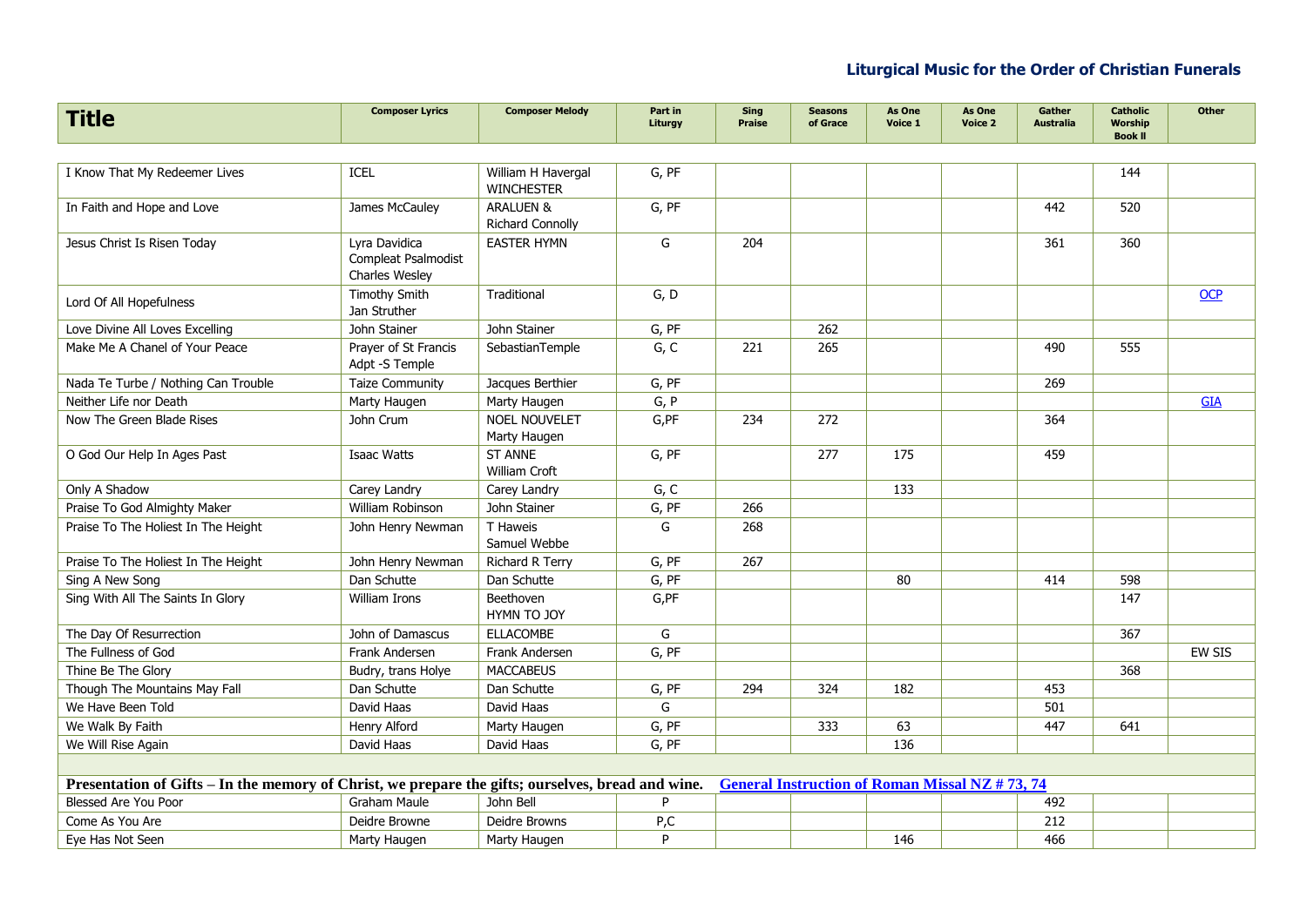| <b>Title</b>                                                                                                                                                                | <b>Composer Lyrics</b>                      | <b>Composer Melody</b>                   | Part in<br>Liturgy | <b>Sing</b><br><b>Praise</b> | <b>Seasons</b><br>of Grace | As One<br>Voice 1 | As One<br>Voice 2 | Gather<br><b>Australia</b> | <b>Catholic</b><br><b>Worship</b><br><b>Book II</b> | Other         |
|-----------------------------------------------------------------------------------------------------------------------------------------------------------------------------|---------------------------------------------|------------------------------------------|--------------------|------------------------------|----------------------------|-------------------|-------------------|----------------------------|-----------------------------------------------------|---------------|
|                                                                                                                                                                             |                                             |                                          |                    |                              |                            |                   |                   |                            |                                                     |               |
| Here Am I                                                                                                                                                                   | John Bell                                   | John Bell                                | P                  |                              |                            |                   |                   | 488                        |                                                     |               |
| I Shall Dwell In The Lord's House                                                                                                                                           | Hilary Raimondo                             | Hilary Raimondo                          | P                  |                              |                            |                   | 69                |                            |                                                     |               |
| I Thank My God                                                                                                                                                              | Frank Andersen                              | Frank Andersen                           | P, C               |                              |                            |                   |                   |                            |                                                     | <b>EW SIS</b> |
| I Will Go Up                                                                                                                                                                | Michael Joncas                              | Michael Joncas                           | P                  |                              |                            |                   |                   | 524                        |                                                     |               |
| I'll Be Always Loving You                                                                                                                                                   | <b>Trisha Watts</b>                         | <b>Trisha Watts</b>                      | P, C               |                              |                            | 82                |                   |                            |                                                     |               |
| Isaiah 49: I Will Never Forget You                                                                                                                                          | Carey Landry                                | Carey Landry                             | P, C               |                              |                            |                   |                   | 472                        |                                                     |               |
| Join In the Dance                                                                                                                                                           | Dan Schutte                                 | Dan Schutte                              | P                  |                              |                            |                   |                   |                            |                                                     | LSON OCP      |
| Lord of All Love                                                                                                                                                            | Colin Gibson                                | Colin Gibson                             | P                  |                              |                            |                   |                   |                            |                                                     | AA            |
| Lord of the Living                                                                                                                                                          | Fred Kaan                                   | <b>ISTE CONFESSOR</b>                    | P                  |                              |                            |                   |                   |                            | 440                                                 |               |
| Lord To Whom shall We Go                                                                                                                                                    | Michael Herry                               | Michael Herry                            | P                  |                              |                            |                   |                   | 189                        |                                                     |               |
| Nearer My God To Thee                                                                                                                                                       | S Adams                                     | Lowell Mason                             | P                  | 231                          |                            |                   | 154               |                            |                                                     |               |
| O Lord Jesus Marrkapmirr                                                                                                                                                    | Aboriginal people of<br>Arnheim D'Arcy Wood | Aaustralian Aboriginal<br>Melody         | P                  |                              |                            |                   |                   | 419                        |                                                     |               |
| O Worship The Lord                                                                                                                                                          | John S Monsell                              | From Rheinhardt MS                       | P                  | 260                          |                            |                   |                   |                            |                                                     |               |
| Restless Is The Heart                                                                                                                                                       | <b>Bernadette Farrell</b>                   | <b>Bernadette Farrell</b>                | P                  |                              |                            |                   |                   | 239                        |                                                     |               |
| Take and Eat                                                                                                                                                                | James Quin                                  | Michael Joncas                           | P, C               |                              |                            |                   |                   | 198                        |                                                     |               |
| The Beatitudes                                                                                                                                                              | Peter Kearney                               | Peter Kearney                            | P, C               |                              |                            |                   |                   | 489                        |                                                     |               |
| The King Of Love My Shepherd Is                                                                                                                                             | Henry W Baker                               | <b>ST COLUMBA</b>                        | P                  |                              |                            |                   |                   |                            |                                                     | LH            |
| The Lord Is Near                                                                                                                                                            | Michael Joncas                              | Michael Joncas                           | P                  |                              |                            |                   |                   | 457                        |                                                     |               |
| There Is A Longing                                                                                                                                                          | Anne Quigley                                | Anne Quigley                             | P, C               |                              |                            |                   |                   |                            |                                                     | OCP           |
| We Shall Rise Again                                                                                                                                                         | Jeremy Young                                | Jeremy Young                             | P, C               |                              |                            |                   |                   |                            |                                                     | GC            |
| Where There Is Charity and Love                                                                                                                                             | <b>Richard Connolly</b>                     | <b>Richard Connolly</b><br><b>JEREMY</b> | P, C               |                              |                            |                   |                   | 323                        |                                                     |               |
|                                                                                                                                                                             |                                             |                                          |                    |                              |                            |                   |                   |                            |                                                     |               |
| Communion; by receiving the Body and Blood of the Lord as spiritual food and drink we become one body, the Body of Christ. General Instruction of Roman Missal NZ #86,87,88 |                                             |                                          |                    |                              |                            |                   |                   |                            |                                                     |               |
| As The Deer                                                                                                                                                                 | Martin Nystrom                              | Martin Nystrom                           | C                  |                              |                            |                   |                   |                            |                                                     | Hope          |
| Behold The Glory of God                                                                                                                                                     | R O'Connor                                  | R O'Connor                               | $\mathsf C$        |                              | 156                        |                   |                   |                            |                                                     |               |
| Be Still My Soul                                                                                                                                                            | Katharina vons                              | Jean Sibelius                            | C, G               |                              |                            |                   |                   |                            | 142                                                 |               |
|                                                                                                                                                                             | Schlegel                                    | <b>FINLANDIA</b>                         |                    |                              |                            |                   |                   |                            |                                                     |               |
| Bread of Life Hope of the World                                                                                                                                             | <b>Bernadette Farrell</b>                   | Bernadette Farrell                       | C                  |                              |                            |                   |                   | 199                        |                                                     |               |
| Come As You Are                                                                                                                                                             | Deidre Browne                               |                                          | P,C                |                              |                            |                   |                   | 212                        |                                                     |               |
| Come To The Feast                                                                                                                                                           | Marty Haugen                                | Marty Haugen                             | C, G               |                              |                            |                   |                   | 400                        |                                                     |               |
| Day Is Done                                                                                                                                                                 | James Quinn                                 | <b>Welsh Traditional</b>                 | PF                 |                              |                            |                   |                   | 540                        |                                                     |               |
| Eat This Bread                                                                                                                                                              | Robert Batastini                            | Jacques Berthier                         | C                  |                              | 343                        | 125               |                   | 205                        |                                                     |               |
| Hosea                                                                                                                                                                       | <b>Gregory Norbet</b>                       | <b>Gregory Norbert</b>                   | C, G               |                              | 241                        | 30                |                   | 213                        |                                                     |               |
| I Thank My God                                                                                                                                                              | Frank Andersen                              | Frank Andersen                           | P, C               |                              |                            |                   |                   |                            |                                                     | <b>EW SIS</b> |
| I'll Be Always Loving You                                                                                                                                                   | Trisha Watts                                | Trisha Watts                             | P.C                |                              |                            | 82                |                   |                            |                                                     |               |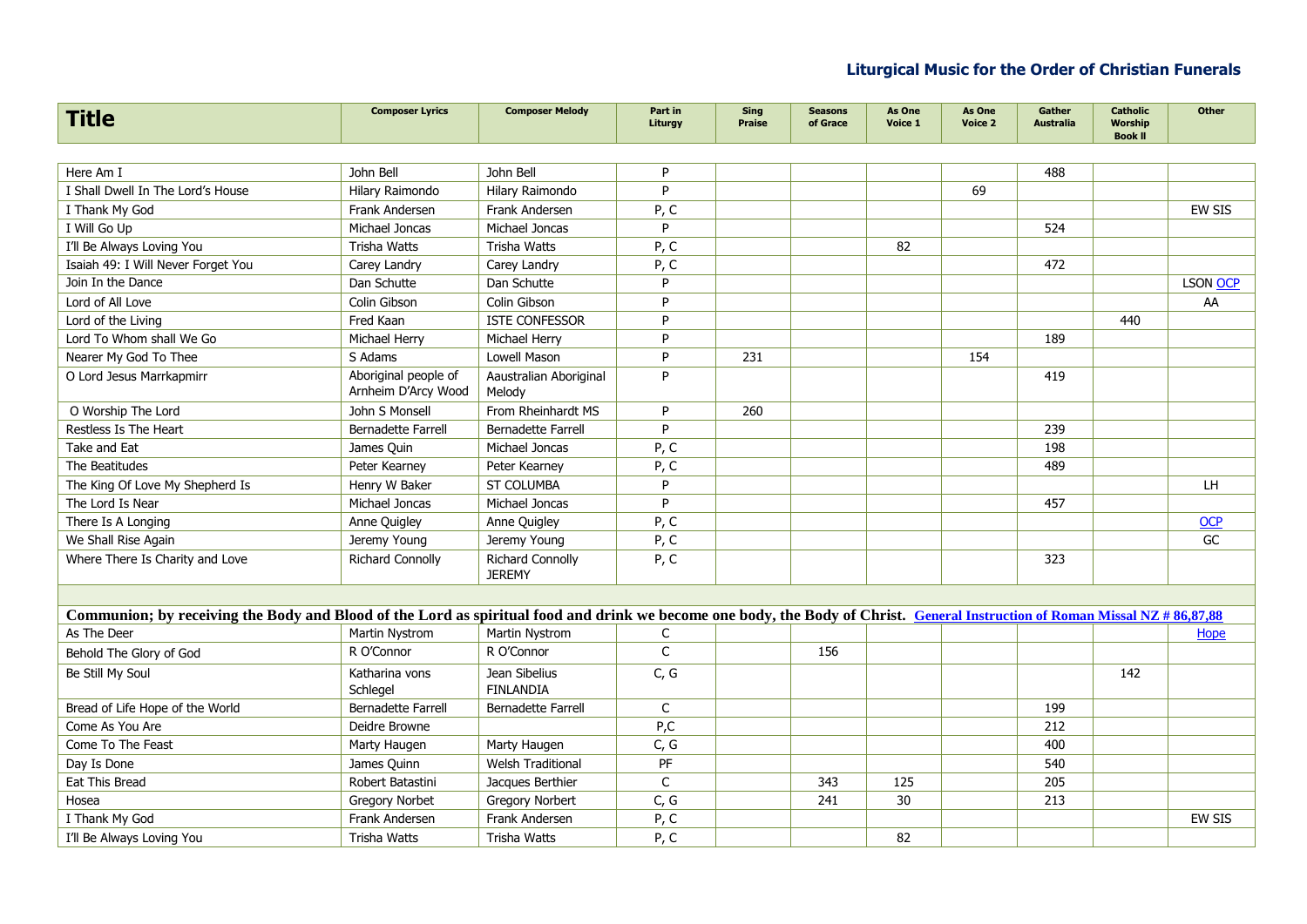| <b>Title</b>                             | <b>Composer Lyrics</b>                 | <b>Composer Melody</b>                   | Part in<br>Liturgy | <b>Sing</b><br><b>Praise</b> | <b>Seasons</b><br>of Grace | As One<br>Voice 1 | As One<br>Voice 2 | Gather<br><b>Australia</b> | <b>Catholic</b><br><b>Worship</b><br><b>Book II</b> | <b>Other</b> |
|------------------------------------------|----------------------------------------|------------------------------------------|--------------------|------------------------------|----------------------------|-------------------|-------------------|----------------------------|-----------------------------------------------------|--------------|
|                                          |                                        |                                          |                    |                              |                            |                   |                   |                            |                                                     |              |
| Isaiah 49: I Will Never Forget You       | Carey Landry                           | Carey Landry                             | P, C               |                              |                            |                   |                   | 472                        |                                                     |              |
| Jesus, Remember Me                       | Jacques Berthier                       | Jacques Berthier                         | C                  |                              | 249                        | 152               |                   | 308                        |                                                     |              |
| Justly Tenderly Humbly                   | Michael Mangan                         | Michael Mangan                           | $\mathsf{C}$       |                              |                            |                   |                   |                            |                                                     | Litmus       |
| Keep In Mind                             | Lucien Deiss                           | Lucien Deiss                             | $\mathsf{C}$       |                              |                            | 180               |                   | 391                        |                                                     |              |
| Like A Child Rests                       | Christopher Walker                     | Christopher Walker                       | C PF               |                              |                            | 85                |                   |                            |                                                     |              |
| Like A Shepherd                          | <b>Bob Dufford</b>                     | <b>Bob Dufford</b>                       | $\mathsf{C}$       |                              |                            | 160               |                   | 467                        |                                                     |              |
| Make Me A Chanel of Your Peace           | Praver of St Francis<br>Adpt -S Temple | SebastianTemple                          | C, G               | 221                          | 265                        |                   |                   | 490                        | 555                                                 |              |
| Merciful Saviour Hear Our Humble Prayer  | Melvin Farrell                         | Genevan Psalter                          | C                  | 227                          |                            |                   |                   |                            |                                                     |              |
| My Soul In Stillness Waits               | Marty Haugen                           | Marty Haugen                             | $\mathsf{C}$       |                              |                            |                   |                   | 280                        |                                                     |              |
| My Soul Is Longing for Your Peace        | Lucien Deiss                           | Lucien Deiss                             | Ps, C              |                              |                            |                   |                   | 519                        |                                                     |              |
| My Soul Proclaims The Lord My God        | MAGNIFICAT                             | Traditional                              | Ps, C              |                              | 269                        |                   |                   |                            |                                                     |              |
| O Breathe On Me O Breath Of God          | <b>Edwin Hatch</b>                     | Traditional                              | C                  |                              |                            |                   |                   |                            |                                                     | <b>OCP</b>   |
| O God Nothing Can Take Us From Your Love | Christopher Walker                     | Christopher Walker                       | C                  |                              |                            | 139               |                   |                            |                                                     |              |
| O Lord Hear My Prayer                    | Jacques Berthier                       | Jacques Berthier                         | $\mathsf C$        |                              | 279                        |                   |                   |                            |                                                     |              |
| O Lord You Died That All Might Live      | Richard Littledale                     | MELITA<br>John Bacchus Dykes             | $\mathsf{C}$       |                              |                            |                   |                   |                            | 146                                                 |              |
| O Sacred Heart Our Home Lies Deep        | <b>Francis Stanfield</b>               | Devid Jillet                             | C                  | 252                          |                            |                   |                   |                            |                                                     |              |
| On Eagles Wings                          | Michael Joncas                         | Michael Joncas                           | C                  |                              |                            | 153               |                   | 452                        |                                                     |              |
| One Bread One Body                       | John Foley                             | John Foley                               | $\mathsf{C}$       |                              | 280                        | 129               |                   | 193                        | 579                                                 |              |
| Only A Shadow                            | Carey Landry                           | Carey Landry                             | C, G               |                              |                            | 133               |                   |                            |                                                     |              |
| Out Of The Depths                        | Psalm 130 Ruth Duck                    | Robert J Batastini                       | C                  |                              |                            |                   |                   | 227                        |                                                     |              |
| Peace I Leave With You, My Friends       | <b>Gregory Norbet</b>                  | <b>Gregory Norbet</b>                    | $\mathsf{C}$       | 262                          |                            |                   |                   |                            |                                                     |              |
| Shelter Me O God                         | <b>Bob Hurd</b>                        | Bob Hurd                                 | $\mathsf{C}$       |                              |                            |                   |                   | 230                        |                                                     |              |
| Shepherd Me O God Ps 23                  | Marty Haugen                           | Marty Haugen                             | Ps C               |                              |                            | 33                |                   | 24                         | 597                                                 |              |
| Shepherd Me O God Ps 23                  | Marty Haugen                           | Marty Haugen                             | Ps C               |                              |                            | 33                |                   | 24                         | 597                                                 |              |
| Sing Our God Together                    | Haas / Haugen                          | Haas / Haugen                            | $\mathsf{C}$       |                              |                            |                   |                   | 412                        |                                                     |              |
| Take and Eat                             | James Quin                             | Michael Joncas                           | P, C               |                              |                            |                   |                   | 198                        |                                                     |              |
| The Beatitudes                           | Peter Kearney                          | Peter Kearney                            | P, C               |                              |                            |                   |                   | 489                        |                                                     |              |
| The Lord Is My Shepherd                  | <b>Brian Boniwell</b>                  | <b>Brian Boniwell</b>                    | Ps, C              |                              |                            | 26                |                   | 506                        |                                                     |              |
| There Is A Longing                       | Anne Quigley                           | Anne Quigley                             | P, C               |                              |                            |                   |                   |                            |                                                     | <b>OCP</b>   |
| Thirsting For God                        | John Bell                              | John Bell                                | $\mathsf{C}$       |                              |                            |                   |                   | 450                        |                                                     |              |
| To You O Lord                            | Scott Soper                            | Scott Soper                              | $\mathsf{C}$       |                              | 326                        |                   |                   |                            |                                                     |              |
| Unless A Grain Of Wheat                  | <b>Bernadette Farrell</b>              | Bernadette Farrell                       | $\mathsf{C}$       |                              | 329                        | 35                |                   | 500                        |                                                     |              |
| We Shall Rise Again                      | Jeremy Young                           | Jeremy Young                             | P, C               |                              |                            |                   |                   |                            |                                                     | GC           |
| Where There Is Charity and Love          | <b>Richard Connolly</b>                | <b>Richard Connolly</b><br><b>JEREMY</b> | P, C               |                              |                            |                   |                   | 323                        |                                                     |              |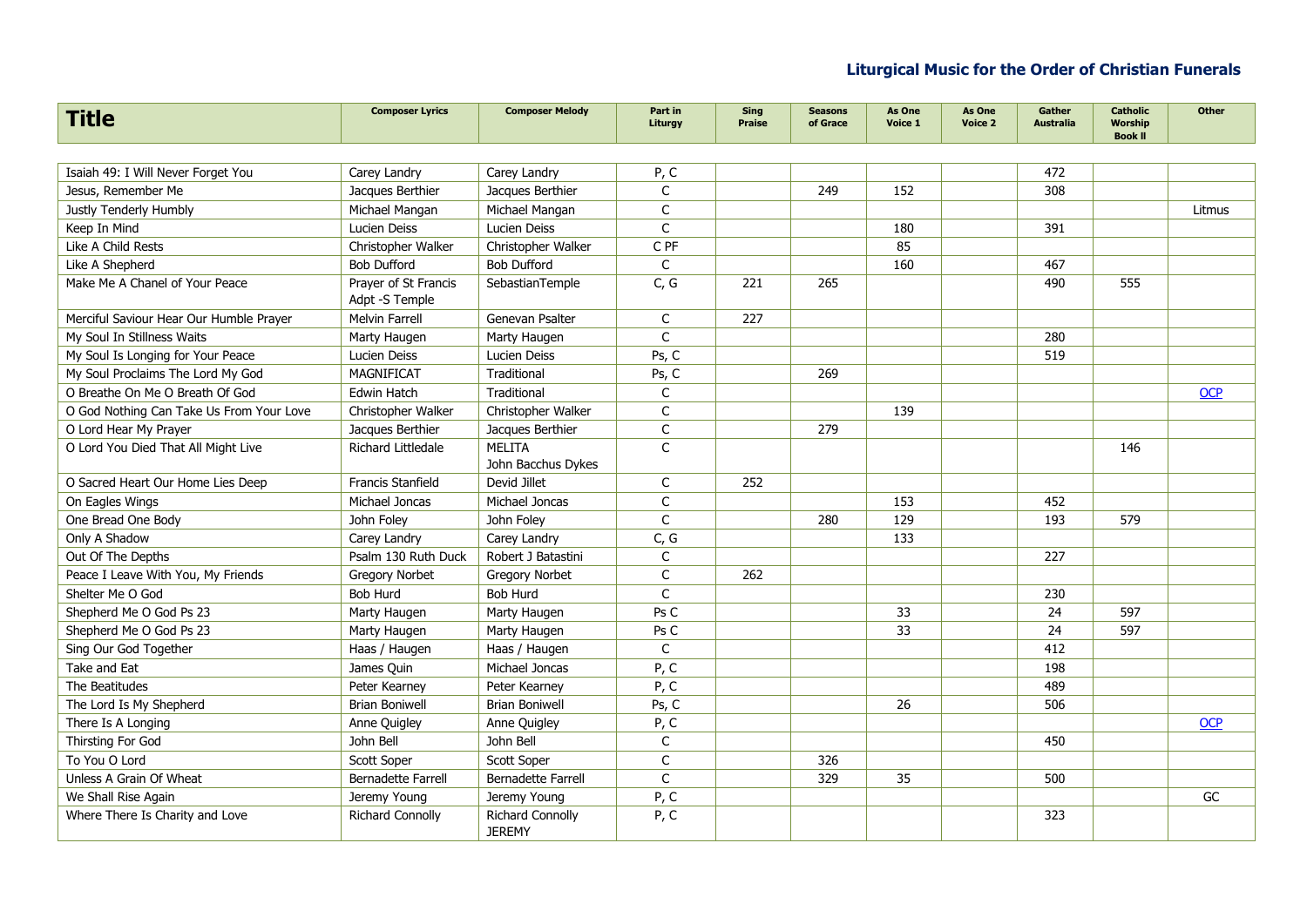| <b>Title</b>                              | <b>Composer Lyrics</b>                | <b>Composer Melody</b>                             | Part in<br>Liturgy | <b>Sing</b><br><b>Praise</b> | <b>Seasons</b><br>of Grace | As One<br>Voice 1 | As One<br>Voice 2 | Gather<br><b>Australia</b> | <b>Catholic</b><br><b>Worship</b><br><b>Book II</b> | <b>Other</b>      |
|-------------------------------------------|---------------------------------------|----------------------------------------------------|--------------------|------------------------------|----------------------------|-------------------|-------------------|----------------------------|-----------------------------------------------------|-------------------|
|                                           |                                       |                                                    |                    |                              |                            |                   |                   |                            |                                                     |                   |
| Will You Love Me                          | <b>Brian Boniwell</b>                 | <b>Brian Boniwell</b>                              | $\mathsf C$        |                              |                            | 40                |                   |                            |                                                     |                   |
| Without Seeing You                        | David Haas                            | David Haas                                         | $\mathsf C$        |                              |                            |                   |                   | 443                        |                                                     |                   |
| Word of God                               | James Quinn SJ                        | J R Ahle<br>LIEBSTER JESU                          | $\mathsf{C}$       |                              |                            |                   |                   |                            |                                                     | CBOW <sub>3</sub> |
| You Are Mine                              | David Haas                            | David Haas                                         | C                  |                              |                            |                   | $\overline{2}$    |                            |                                                     |                   |
|                                           |                                       |                                                    |                    |                              |                            |                   |                   |                            |                                                     |                   |
| <b>Song of Farewell</b>                   |                                       |                                                    |                    |                              |                            |                   |                   |                            |                                                     |                   |
| As The Deer Longs Ps 42                   | Danna Harkin                          | <b>WALY WALY</b>                                   | Ps                 |                              |                            |                   |                   |                            |                                                     | JS <sub>3</sub>   |
| Blessing and Sprinkling                   | Marty Haugen                          | Marty Haugen                                       | SF                 |                              |                            |                   |                   | 87                         |                                                     |                   |
| Come to His / Her Aid (Song of Farewell)  | <b>Text Denis Smolarski</b>           | Louis Bourgeois C16<br>OLD ONE<br><b>HUNDREDTH</b> | PF                 |                              |                            |                   |                   |                            | 150                                                 | Come to           |
| Easter Alleluia                           | Marty Haugen                          | O Filii et Filiae                                  | PF                 |                              |                            |                   |                   | 358                        |                                                     |                   |
| Eternal Rest Grant To Him / Her O Lord    |                                       |                                                    | SF,PF              |                              |                            |                   |                   |                            |                                                     |                   |
| Evening Hymn                              | Greek - Tr William<br>Storey          | <b>Richard Proulx</b>                              | PF                 |                              |                            |                   |                   | 11                         |                                                     |                   |
| Farewell, we come to send You on Your Way | <b>Michael Thwaites</b>               |                                                    | PF                 |                              |                            |                   |                   | 237                        | 141                                                 |                   |
| Go, Silent Friend                         | John Bell                             | LONDONDERRY AIR                                    | PF                 |                              |                            |                   |                   |                            | 143                                                 | $\Box$            |
| How Great Thou Art                        | Stuart K Hine                         | Stuart K Hine                                      | PF                 |                              |                            | 94                |                   |                            |                                                     |                   |
| How Lovely Is Your Dwelling Place         | Michael Joncas                        | Michael Joncas                                     | PF                 |                              |                            | 41                |                   |                            |                                                     |                   |
| I Have Loved You                          | Michael Joncas                        | Michael Joncas                                     | PF                 |                              | 243                        | 126               |                   | 402                        | 511                                                 |                   |
| I Know That My Redeemer Lives             | Scot Soper                            | Scot Soper                                         | SF                 |                              | 245                        |                   | 34                |                            | 145                                                 |                   |
| I Will Not Die                            | Tom Conry                             | Tom Conry                                          | PF                 |                              |                            | 73                |                   |                            |                                                     |                   |
| In The Brightness                         | Robyn Horner                          | Robyn Horner                                       | PF                 |                              |                            | 70                |                   |                            |                                                     |                   |
| In The Radiance of Your Gaze              | Robyn Horner                          | Robyn Horner                                       | PF                 |                              |                            |                   | 9                 |                            |                                                     |                   |
| Jesus, Son Of Mary                        | Jesu bin Mariamu                      | Freidrich Filitz                                   | PF                 | 206                          |                            |                   |                   |                            |                                                     |                   |
| Like A Child Rests                        | Christopher Walker                    | Christopher Walker                                 | Ps, PF             |                              |                            | 85                |                   |                            |                                                     |                   |
| Lord Jesus, Of You I Will Sing            | Les Petites Soeurs de<br><b>Jesus</b> | L'ARCHE HYMN                                       | PF                 | 216                          |                            |                   |                   |                            |                                                     |                   |
| May Flights Of Angels                     | In Paradisum<br>Tr. James Quinn       | Orlando Gibbons<br>Ralph V Williams                | SF                 |                              |                            |                   |                   | 241                        | 154                                                 |                   |
| May Flights of Angels Lead You            | James Quinn                           | Jean Sibelius                                      | PF                 | 226                          |                            |                   |                   |                            |                                                     |                   |
| May God Bless and Keep You                | Numbers 6:22-27                       | Christopher Walker                                 | SF                 |                              |                            |                   |                   | 441                        |                                                     |                   |
| May Saints and Angels Lead You            | In Paradisum ICEL                     | <b>TALLIS CANON</b>                                | SF                 |                              | 99                         |                   |                   |                            | 155                                                 |                   |
| May The Choirs of Angels                  | <b>Ernest Sands</b>                   | <b>Ernest Sands</b>                                | <b>SF</b>          |                              |                            |                   |                   |                            | 157                                                 |                   |
| My God, My Father, Make Me Strong         | Frederick Mann                        | J Meyer                                            | PF                 | 229                          |                            |                   |                   |                            |                                                     |                   |
| My Master, See The Time Has Come          | Frank Quinn                           | Jeremiah Clark                                     | PF                 | 114                          |                            |                   |                   |                            |                                                     |                   |
| Now Bless The God Of Israel - Benedictus  | Duck / Haugen                         | Marty Haugen                                       | <b>SF</b>          |                              |                            |                   |                   | 5                          |                                                     |                   |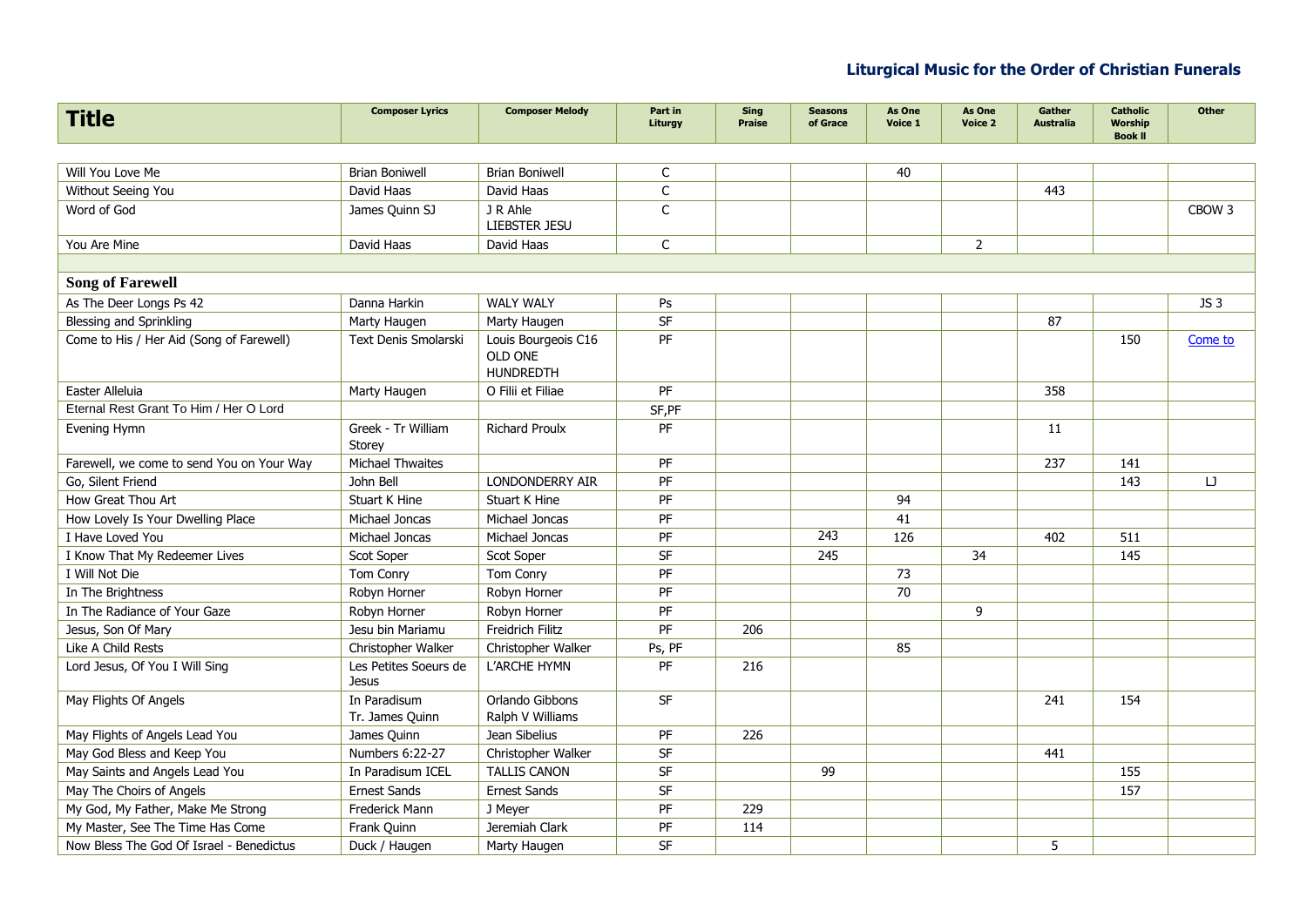| <b>Title</b>                                | <b>Composer Lyrics</b>       | <b>Composer Melody</b>             | Part in<br>Liturgy | <b>Sing</b><br><b>Praise</b> | <b>Seasons</b><br>of Grace | As One<br>Voice 1 | As One<br>Voice 2 | Gather<br><b>Australia</b> | <b>Catholic</b><br><b>Worship</b><br><b>Book II</b> | <b>Other</b>  |
|---------------------------------------------|------------------------------|------------------------------------|--------------------|------------------------------|----------------------------|-------------------|-------------------|----------------------------|-----------------------------------------------------|---------------|
|                                             |                              |                                    |                    |                              |                            |                   |                   |                            |                                                     |               |
| Now Thank We All Our God                    | Rinkart / Winkworth          | Johann Cruger<br><b>NUN DANKET</b> | <b>PF</b>          | 233                          | 271                        | 189               |                   | 425                        |                                                     |               |
| O Come To Meet Him / Her Saints of God      | Delores Dufner               | <b>RICHMOND</b><br>Thomas Haweis   | <b>SF</b>          |                              |                            |                   |                   |                            | 151                                                 |               |
| Our Darkness                                | <b>Taize Community</b>       | Jacques Berthier                   | PF                 |                              |                            |                   |                   | 538                        |                                                     |               |
| Out Of Darkness                             | Christopher Walker           | Christopher Walker                 | PF                 |                              |                            | 134               |                   | 504                        |                                                     |               |
|                                             |                              |                                    |                    |                              |                            |                   |                   |                            |                                                     |               |
| <b>Procession From The Church</b>           |                              |                                    |                    |                              |                            |                   |                   |                            |                                                     |               |
| Saints of God                               | <b>ICEL Rite of Funerals</b> | Philip Duffy                       | PF                 |                              |                            |                   |                   | 240                        |                                                     |               |
| Saints of God                               | <b>Text ICEL</b>             | J O'Brien                          | PF                 |                              |                            |                   |                   |                            | 152                                                 |               |
| Saints of God                               | <b>Text ICEI</b>             | P Duffy                            | PF                 |                              |                            |                   |                   |                            | 153                                                 |               |
| Song of Farewell                            | Ps 27 In Paradisum           | <b>Ernest Sands</b>                | SF                 |                              |                            |                   |                   | 238                        |                                                     |               |
| Song of Farewell                            | D Mews K Joblin              | D Mews K Joblin                    | SF                 |                              |                            |                   |                   |                            |                                                     |               |
| Song of the Angels                          | In Paradisum                 | <b>Bob Dufford</b>                 | SF                 |                              |                            |                   |                   |                            | 156                                                 |               |
| Strong and Constant                         | Frank Andersen               | Frank Andersen                     | PF                 |                              |                            |                   |                   |                            |                                                     | <b>EW SIS</b> |
| The Hand of God Shall Hold You              | Marty Haugen                 | Marty Haugen                       | SF                 |                              |                            |                   |                   |                            |                                                     | GIA           |
| The Lord Is My Shepherd Ps 23               | Jesse. S. Irvine C19         | CRIMOND                            | Ps                 | 58                           |                            | 144               |                   | 473                        |                                                     |               |
| There Is A Place                            | John Bell                    | <b>DUNBLANE PRIMARY</b>            | SF                 |                              |                            |                   |                   |                            | 148                                                 |               |
| Wake O Wake and Sleep No Longer             | Nocolai / Idle               | Nicolai / Bach<br><b>WACHET</b>    | <b>SF</b>          |                              |                            |                   |                   | 282                        |                                                     |               |
| We Shall Draw Water Joyfully                | Paul Inwood                  | Paul Inwood                        | Ps                 |                              |                            |                   |                   | 341                        |                                                     |               |
| We Who Once Were Dead                       | Jacobse<br>Tr Ingram Smith   | David Haas                         | PF                 |                              |                            |                   |                   | 188                        |                                                     |               |
| Welcome Home                                | F Andersen                   | F Andersen<br>Sr K Boschetti       | PF                 |                              |                            |                   | 145               |                            |                                                     |               |
| When Human Voices Cannot Sing               | <b>Shirley Murray</b>        | <b>ST COLUMBA</b><br>Percy Jones   | <b>SF</b>          |                              |                            |                   |                   | 236                        | 149                                                 |               |
| Yes, I Shall Arise                          | Lucien Deiss                 | Lucien Deiss                       | SF                 | 102                          | 341                        |                   |                   | 214                        |                                                     |               |
| You Know Me Lord                            | James Walsh                  | James Walsh                        | <b>SF</b>          |                              |                            | 36                |                   |                            |                                                     |               |
|                                             |                              |                                    |                    |                              |                            |                   |                   |                            |                                                     |               |
| <b>Songs for Interment at the Graveside</b> |                              |                                    |                    |                              |                            |                   |                   |                            |                                                     |               |
| Magnificat                                  | <b>Bernadette Farrell</b>    | <b>Bernadette Farrell</b>          | Marian C SF        |                              | 265                        |                   |                   |                            |                                                     |               |
| Magnificat - Tell Out My Soul               | Timothy DudleySmith          | <b>WOODLANDS</b>                   | Marian C,P         |                              |                            |                   |                   |                            |                                                     |               |
| Hail Holy Queen Enthroned Above             | Salve Regina                 | <b>SALVE REGINA</b><br>COELITUM    | Marian PF          |                              |                            |                   |                   |                            | 409                                                 |               |
| Hail, queen of Heaven, the Ocean Star       | John Lingard C19             | <b>STELLA</b>                      | Marian PF          |                              |                            |                   |                   | 547                        | 408                                                 |               |
| Immaculate Mary                             | Jeremiah Cummings            | <b>LOURDES HYMN</b>                | Marian PF          | 199                          |                            |                   |                   |                            | 414                                                 |               |
| Mo Maria                                    | <b>Bishop Pompallier</b>     | W H Doane                          | Marian PF          | 228                          |                            |                   |                   |                            |                                                     |               |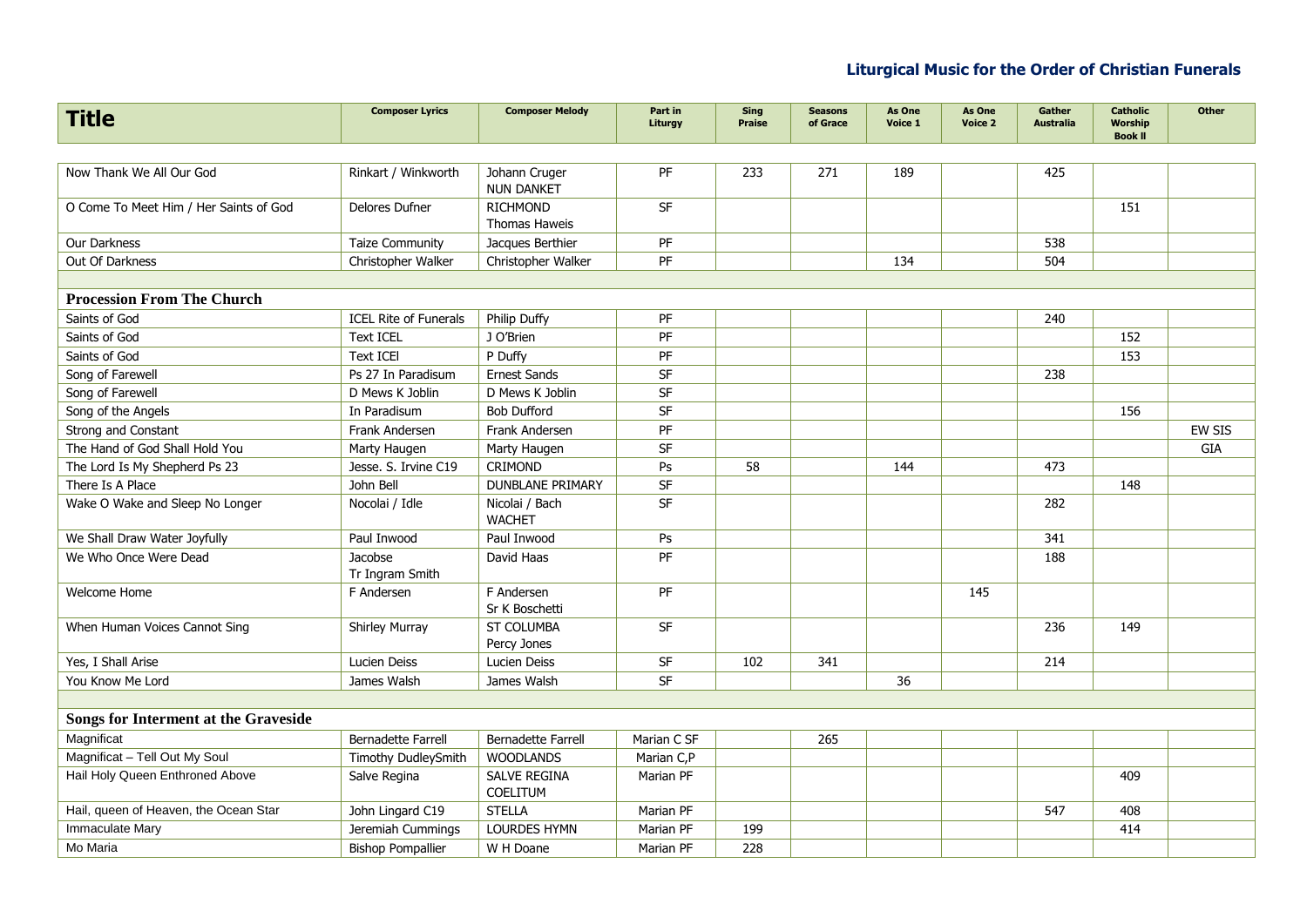| <b>Title</b>                                                                                                                                                                                                                                                                                                                                                                                                                                                                                                                                                                      | <b>Composer Lyrics</b> | <b>Composer Melody</b> | Part in<br>Liturgy | Sing<br><b>Praise</b> | <b>Seasons</b><br>of Grace | As One<br>Voice 1 | As One<br>Voice 2 | Gather<br><b>Australia</b> | <b>Catholic</b><br><b>Worship</b><br><b>Book II</b> | <b>Other</b>       |
|-----------------------------------------------------------------------------------------------------------------------------------------------------------------------------------------------------------------------------------------------------------------------------------------------------------------------------------------------------------------------------------------------------------------------------------------------------------------------------------------------------------------------------------------------------------------------------------|------------------------|------------------------|--------------------|-----------------------|----------------------------|-------------------|-------------------|----------------------------|-----------------------------------------------------|--------------------|
|                                                                                                                                                                                                                                                                                                                                                                                                                                                                                                                                                                                   |                        |                        |                    |                       |                            |                   |                   |                            |                                                     |                    |
| O Mary Help Of Christians                                                                                                                                                                                                                                                                                                                                                                                                                                                                                                                                                         | Michael F McConnel     | G Buckley et al        | Marian PF          | 243                   |                            |                   |                   |                            |                                                     |                    |
| Sing We Of The Blessed Mother                                                                                                                                                                                                                                                                                                                                                                                                                                                                                                                                                     | G B Timms              | Ode To Joy Bach        | Marian PF          |                       | 303                        |                   |                   |                            |                                                     |                    |
| Hail Mary- Gentle Woman                                                                                                                                                                                                                                                                                                                                                                                                                                                                                                                                                           | Carey Landry           | Carey Landry           | Marian SF          |                       |                            |                   |                   | 544                        |                                                     |                    |
|                                                                                                                                                                                                                                                                                                                                                                                                                                                                                                                                                                                   |                        |                        |                    |                       |                            |                   |                   |                            |                                                     |                    |
| <b>Latin Hymns</b>                                                                                                                                                                                                                                                                                                                                                                                                                                                                                                                                                                |                        |                        |                    |                       |                            |                   |                   |                            |                                                     |                    |
| Adoro Te Devote                                                                                                                                                                                                                                                                                                                                                                                                                                                                                                                                                                   |                        |                        |                    | 119                   |                            |                   |                   |                            |                                                     |                    |
| Ave Verum Corpus                                                                                                                                                                                                                                                                                                                                                                                                                                                                                                                                                                  |                        |                        |                    | 137                   |                            |                   |                   |                            |                                                     |                    |
| In Paradisum                                                                                                                                                                                                                                                                                                                                                                                                                                                                                                                                                                      |                        |                        |                    |                       |                            |                   |                   |                            |                                                     | <b>InParadisum</b> |
| Salve Regina                                                                                                                                                                                                                                                                                                                                                                                                                                                                                                                                                                      |                        |                        |                    | 274                   |                            |                   |                   |                            |                                                     |                    |
|                                                                                                                                                                                                                                                                                                                                                                                                                                                                                                                                                                                   |                        |                        |                    |                       |                            |                   |                   |                            |                                                     |                    |
| <b>Notes</b><br>Additional Psalms or Hymns or may be requested for inclusion in this repertoire. Please email your recommendation to National Liturgy Office; National Liturgy Office:<br>See #59, Directory of Liturgical Music for the necessary information.                                                                                                                                                                                                                                                                                                                   |                        |                        |                    |                       |                            |                   |                   |                            |                                                     |                    |
| In the liturgy, it is our priority to 'sing the Mass.' In addition, hymns can be sung. Column 4 suggests where a hymn could be used in the Mass, (gathering, procession of<br>gifts, during or after communion, song of farewell (when the coffin is blessed and sprinkled with water) and song to accompany the procession from the church). It<br>to can concert a chiaracteristic and a false concert and a chiaracteristic activities and a construction of the calculation of the control being the false of the control being the false of the control being the false of t |                        |                        |                    |                       |                            |                   |                   |                            |                                                     |                    |

is not necessary to have a hymn in each of these places; priority should be given to the Gathering and Communion hymns. A psalm follows the first reading, but psalms can also be sung at other times during the Mass.

Abbreviations (A suggestion of where a hymn could be used in the liturgy.)

1. Part In Liturgy:

G=Gathering,

Ps=Psalm

P=Presentation of Gifts

C=During or after Communion

SF=Song of Farewell

PF=Procession from the Church

2. Hymn Collections: Ngā Himene=Massbooklet Ko Ngā Karakia o Te Miha me Ngā Hīmene. Māori-English Mass Book - Ko te Putanga Rangatira Motuhenga. Pa Mick Ryan, GC=Gather Comprehensive